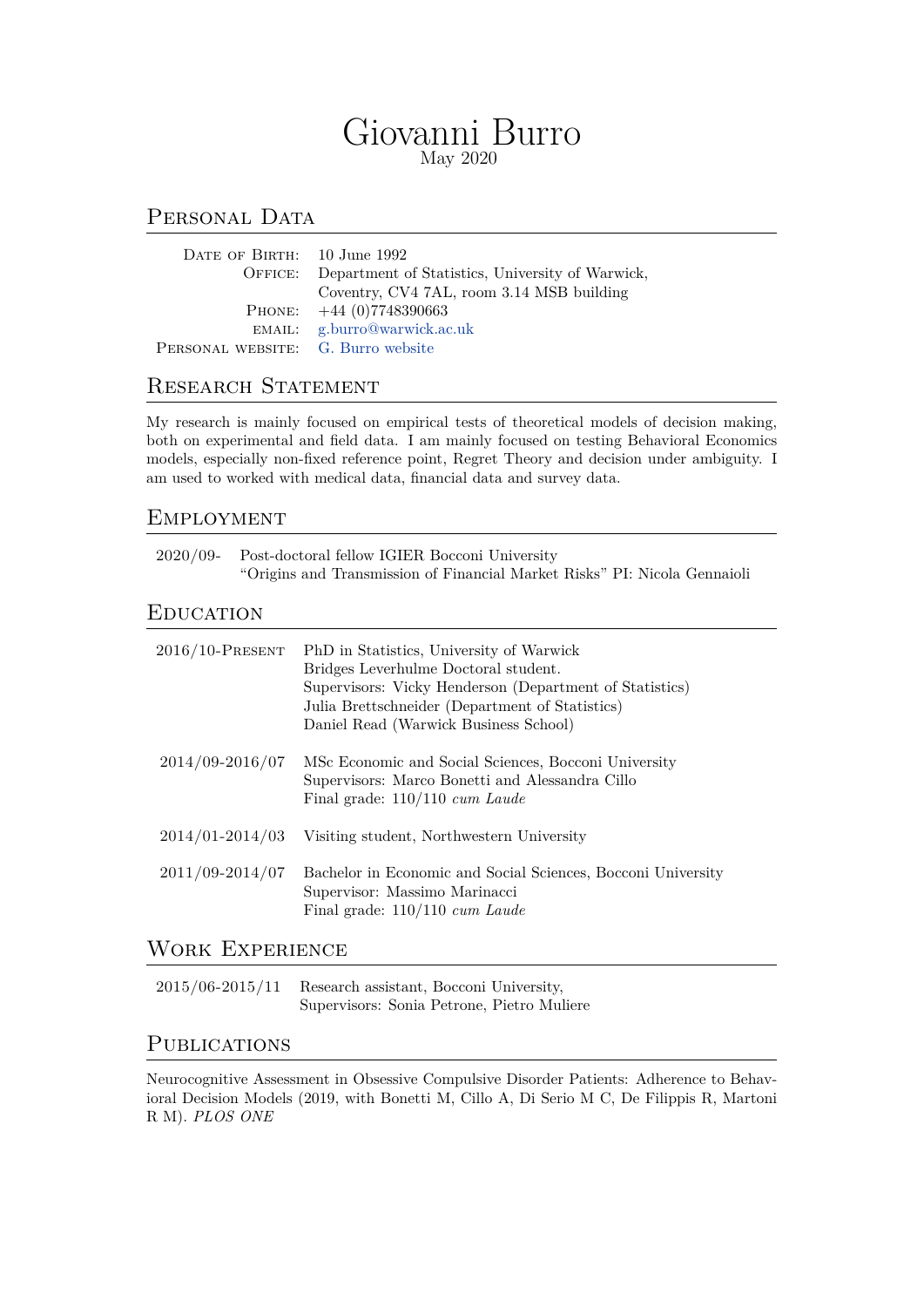## Working Papers

Make hay while the sun shines: an empirical study of maximum price, regret and trading decisions (2020, with Brettschneider J and Henderson V)

Wide Framing Disposition Effect: an empirical study (2020, with Brettschneider J and Henderson V)

### Work in progress

Dynamic reference point and disposition effect (with Brettschneider J and Henderson V)

Age means patience to the rich but impatience to the poor (with McDonald R, Read D and Taj U)

Public Employment and Life Satisfaction in Italy (with Bucciol A)

Financial literacy, ambiguity and financial decisions (with Castagnetti S A)

### Teaching Experience

All modules as Teaching Assistant in the University of Warwick

| 2020/02-2020/05 | Linear Statistical Modelling (BSc)                        |
|-----------------|-----------------------------------------------------------|
| 2019/10-2019/12 | An Introduction to Statistical Practice (MSc)             |
| 2019/10-2019/12 | Foundations of Human Sociality and Cooperation (BSc, WBS) |
| 2019/04-2019/05 | Statistical Laboratory I (BSc)                            |
| 2019/02-2019/05 | Linear Statistical Modelling (BSc)                        |
| 2019/01-2019/02 | Applied Statistical Modelling (MSc)                       |
| 2018/10-2018/12 | An Introduction to Statistical Practice (MSc)             |
| 2018/02-2018/05 | Linear Statistical Modelling (BSc)                        |
| 2018/02-2018/05 | Statistical Laboratory I (BSc)                            |
| 2017/10-2017/12 | An Introduction to Statistical Practice (MSc)             |
| 2017/02-2017/05 | Linear Statistical Modelling (BSc)                        |

# Awards and Scholarships

| 2018                | Manlio Resta award for the best dissertation in Economics, Finance or              |  |
|---------------------|------------------------------------------------------------------------------------|--|
|                     | Management in Italy ( $\sim \epsilon 3,300$ )                                      |  |
| $2016/10 - 2019/06$ | Bridges Leverhulme Doctoral Scholarship $\sim \pounds 65,000$                      |  |
| 2014/09-2016/07     | Bocconi Graduate Merit award (full exemption from tuition $\sim \epsilon 25,000$ ) |  |
| 2014/09-2016/07     | Bocconi Scholarship for International Mobility $\sim \epsilon 1.000$               |  |
| $2011/09 - 2016/07$ | INPS Scholarship for residential college Castelbarco $\sim \epsilon 35,000$        |  |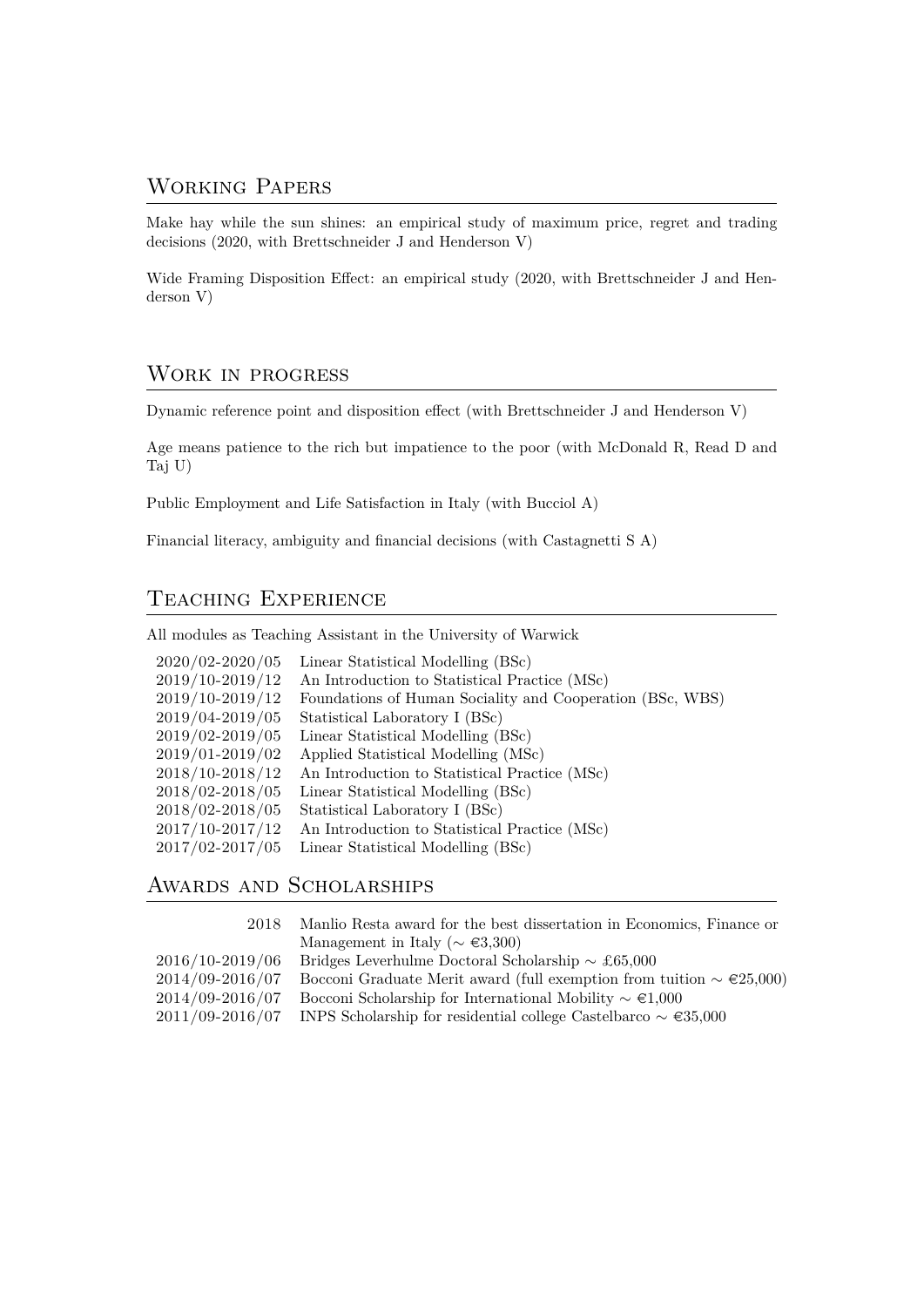#### **PRESENTATIONS**

- TBD Fondazione Manlio Resta, award ceremony (planned)
- TBD Rennes University
- 2020/04 Brown Bag Seminar Behavioural Science Group, Warwick Business School
- 2020/02 Research Hour, University of Warwick
- 2020/01 CSEF, University of Naples Federico II
- 2020/01 YESS, Sapienza University of Rome
- 2019/09 IAREP/SABE, Dublin
- 2019/09 SABE Early Career Researchers Workshop, Dublin
- 2019/08 WEEE, Italian Econometric Society, Bertinoro (Italy)
- 2019/08 SPUDM, EADM, Amsterdam (poster)
- 2019/06 JDMx, Trento
- 2019/06 Economics Seminar series, University of Verona
- 2019/06 Advances in Decision Analysis, INFORMS, Milan (poster)
- 2019/06 Brown Bag Seminar Behavioural Science Group, Warwick Business School
- 2019/06 Bridges away day, University of Warwick
- 2019/05 Behavioural Decision Sciences (BeDS) Workshop, Loughborough, (poster)
- 2019/01 CeDEx Brown Bag Seminar series, University of Nottingham
- 2019/01 Bridges seminar series, University of Warwick
- 2018/10 YRM, Young Researchers' Meeting, University of Warwick
- 2018/09 IISES Economics and Finance Conference, Rome
- 2018/07 International Biometric Conference, Barcelona (poster)
- 2018/05 Bridges away day, University of Warwick
- 2017/05 Bridges away day, University of Warwick
- 2017/05 YRM, Young Researchers' Meeting, University of Warwick

#### Courses and Summer Schools

- 2019/09 CAGE Bridges Leverhulme Summer School on Behavioral Economics, Venice
- 2019/07 Panel Data Econometrics: theory and applications, Italian Econometric Society, Bertinoro (Italy)
- 2018/07 SABE/IAREP Conference, London (attending only)
- 2018/06 Summer School in Experimental Finance, Society for Experimental Finance, Heidelberg
- 2017/08 APTS: Nonparametric smoothing, Survival Analysis, Glasgow
- 2017/03 APTS: Applied Stochastics Processes, Statistical Modelling, Oxford
- 2011-15 JUMP, course on economic and philosophical topics, Fondazione RUI, Milan
- 2012/07 Business Etichs, Calarossa Summer School, Fondazione Rui and ARCES, Palermo
- 2012/02 Winter School on Green Economy, European Parliament, Bruxelles

#### Academic activities

2018-19 Organizer of CAGE Bridges Leverhulme Summer School on Behavioral Economics, Venice 2018-19 Organizer of Bridges Leverhulme seminar series, Warwick

#### **LANGUAGES**

| <b>TALIAN:</b> | Native |
|----------------|--------|
| ENGLISH:       | Fluent |
| FRENCH:        | Good   |